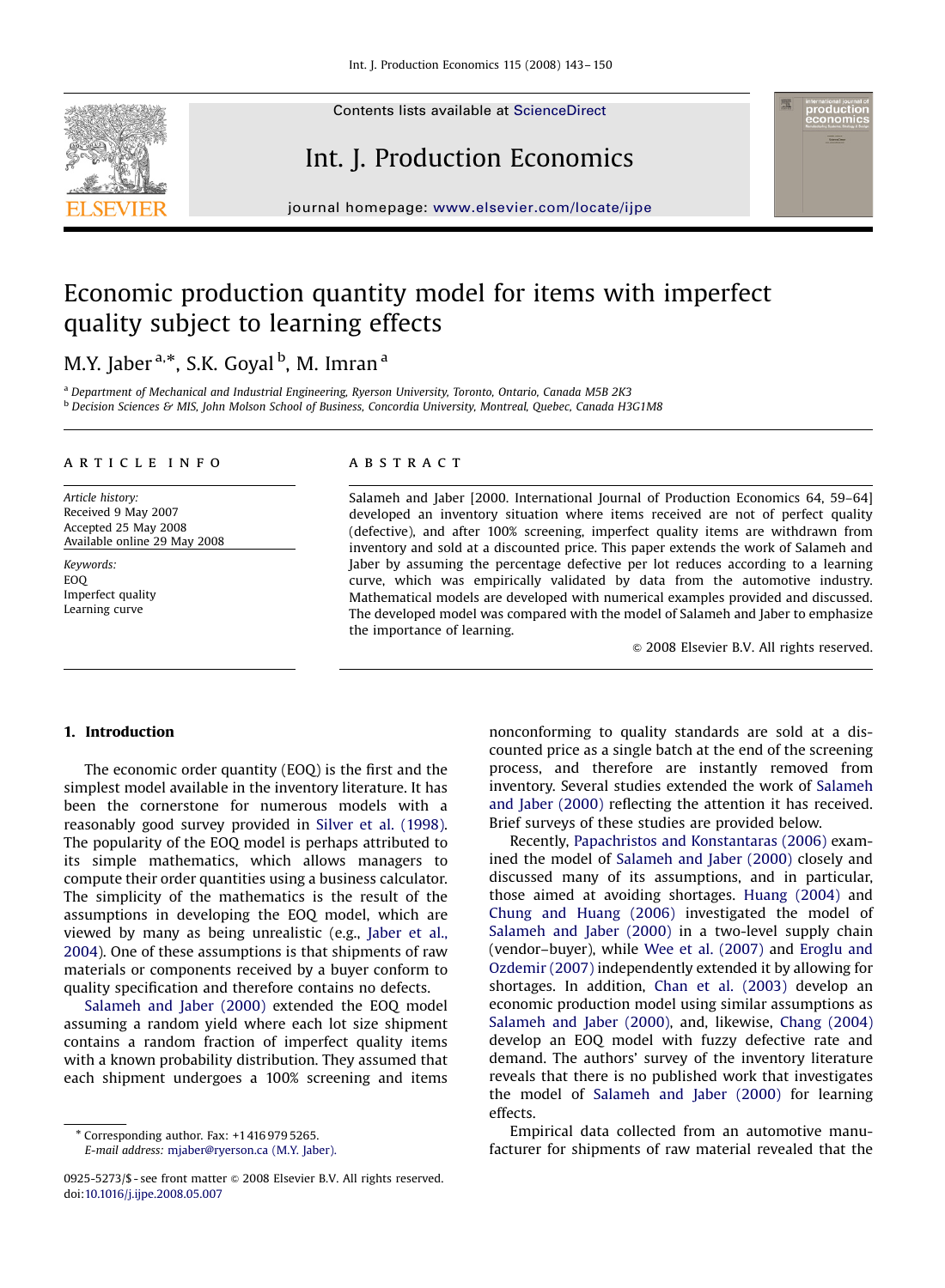percentage of defective items per lot decreases with cumulative number of shipments conforming to a learning curve. This is not surprising knowing that some studies reported that quality improves because of learning (e.g., [Dolinsky et al., 1990](#page--1-0); Lapré [et al., 2000](#page--1-0); [Jaber and Bonney,](#page--1-0) [2003](#page--1-0)). Therefore, this paper extends the work of [Salameh](#page--1-0) [and Jaber \(2000\)](#page--1-0) by assuming the percentage of defective items per shipment reduces according to a learning curve.

The remainder of this paper is organized as follows. Section 2 presents a brief introduction to the learning curve theory and discusses its form. Section 3 is for assumptions and notations. Section 4 is mathematical modeling. Section 5 provides numerical examples and discussion of results. The paper summarizes and concludes in Section 6.

### 2. The learning curve

The earliest learning curve representation is a geometric progression that expresses the decreasing cost required to accomplish any repetitive operation. The theory in its most popular form states that as the total quantity of units produced doubles, the cost per unit declines by some constant percentage (e.g., [Yelle, 1979](#page--1-0); [Jaber, 2006\)](#page--1-0).

The form of the learning curve (e.g., power versus exponential) has been debated by several authors; refer to [Jaber \(2006\)](#page--1-0) for discussion. There is almost unanimous agreement among practitioners and academicians that the learning curve is best described by a power as suggested by [Wright \(1936\).](#page--1-0) It is worth noting that the learning curve in practice is an 'S'-shaped curve ([Jordan, 1958](#page--1-0); [Carlson, 1973](#page--1-0)), as described in Fig. 1. The first phase (incipient) is the phase during which the worker is getting acquainted with the set-up, the tooling, instructions, blueprints, the workplace arrangement, and the conditions of the process. In this phase improvement is slow. The second phase (learning) is where most of the



Fig. 1. The three phases of the learning curve [\(Jordan, 1958](#page--1-0)).

improvement, e.g., reduction in errors, changes in workplace, changes in the distance moved takes place. The third and last phase (maturity) represents the levelling of the curve.

Several learning curve models were fitted to the collected data and the S-shaped logistic learning curve was found to fit well, and it is of the form

$$
p(n) = \frac{a}{g + e^{bn}}\tag{1}
$$

where a, b, and  $g>0$  are the model parameters, n is the cumulative number of shipments, and  $p(n)$  is the percentage defective per shipment  $n$ . The fit parameters are  $a = 70.067$ ,  $b = 0.7932$ ,  $g = 819.76$ , where the sum square of errors (SSE) is 0.001442, with the fit of  $p(n) = 70.067/(819.76 + e^{0.7932n})$  to empirical data is shown in Fig. 2.

The data were also fitted to the Wright's learning curve,  $p(n) = p_0 n^{-\beta}$ , and the fit parameters are  $p_0 = 0.3461$ ,  $\beta = -1.4513$ , where the SSE is 0.07867. However, by separating the data into two sets (observations 1–5 and 6–16), the power form (Wright's) learning curve fit the second dataset (learning and maturity) well confirming the behavior described in Fig. 1 [\(Jordan, 1958](#page--1-0)). The fit parameters are  $p_0 = 0.1679$ ,  $\beta = -1.6717$ , where the SSE is 0.008603. This suggests that the Wright's learning curve is appropriate for the learning phase and not the incipient phase. However, there are industrial situations where the incipient phase is significantly short making the Wright learning curve an appropriate model to use (e.g., [Dar-El,](#page--1-0) [2000](#page--1-0)).

#### 3. Assumption and notations

#### 3.1. Assumptions

The following assumptions are being made for developing the mathematical models: (1) demand rate is constant, (2) shortages are not allowed, (3) lead time is zero, (4) 100% screening of items is done each shipment, (5) defective items are sold at a discounted price, (6) percentage defectives follows a learning curve, and (7) time horizon is infinite/finite.



Fig. 2. The percentage defective per shipment follows a learning curve.